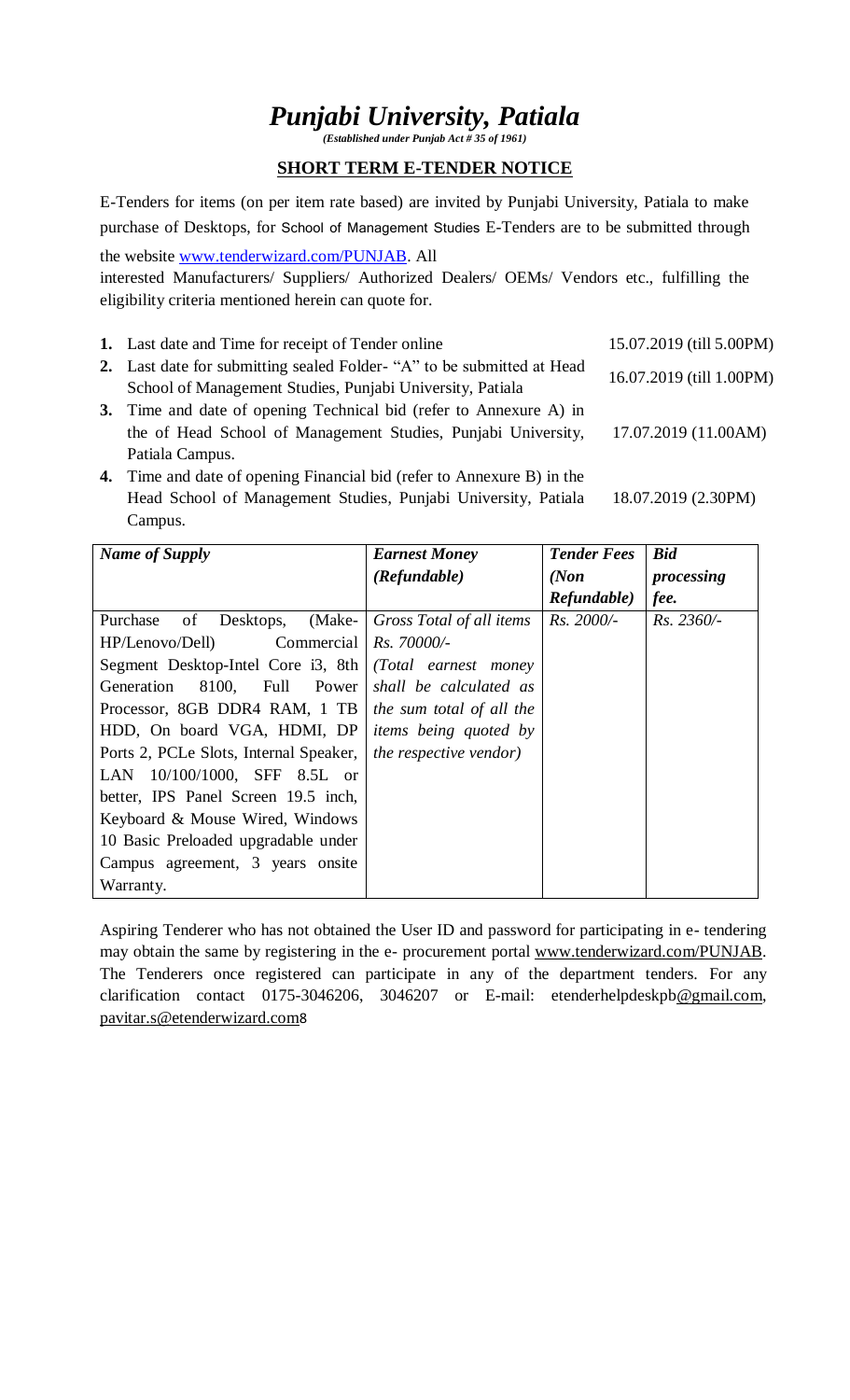## **Important Information:-**

- 1. The last date for Bid Processing fees, Earnest Money, Tender fees through e- payment (Direct Debit or Internet Banking, NEFT, RTGS) and submission of e- tender on eprocurement portal [www.tenderwizard.com/PUNJAB is](http://www.tenderwizard.com/PUNJAB%20is%2024.06.2019) (till 5.00 pm) .
- 2. In case Earnest Money, Tender Processing Fees and Bid Processing Fees of the requisite amount are not deposited, the bid will not be considered and rejected straightaway.
- 3. In case the rate quoted in tender received from OEM (Manufacturer), authorised dealer or any vender (not an authorised dealer) are same. The preference shall be given as follows:-
	- 1) OEM
	- 2) Authorised Dealer
	- 3) Any Vendor ( not an authorised dealer)
- 4. Pre-qualification Requirements shall be ensured by submitting the documents such as Registration, PAN No., GST Number, Income Tax Return (last 2 returns filed) and Non Black List Self certificate that they have not been debarred/ blacklisted by any Govt./ Semi Govt. Organization or any Corporation at any stage., should be uploaded on eprocurement portal [www.tenderwizard.com/PUNJAB](http://www.tenderwizard.com/PUNJAB)
- 5. In case of eventuality the tenderer came to know about any mistake in the filled tender and wants to convey some clarification or want to give additional input regarding the product price or company.The same shall be uploaded vide scanned copy of the official letter pad of the company on e-procurement portal. The right to accept/ reject the same lies with the University.
- 6. The Folder "A" shall contain:
	- a. Brochure related to technical specifications of the product.
	- b. Please provide Technical specifications, make, model, etc. of the various components/ parts(OEM or third party) used in the product/equipment being supplied on the official pad of the Supplier/Vendor along with the warranty.
	- c. The Supplier/Vendor will give an undertaking on their company pad, that company is bound to provide warranty on all the parts(OEM or third party) of the product supplied by them.
- 7. The vendor is also required to upload the list of items being quoted along with the earnest money of each item.
- 8. Corrigendum/ Addendum/ Corrections, if any, will be published on the University Website. The parties are advised to frequently check the University website[.www.punjabiuniversity.ac.in.](http://www.punjabiuniversity.ac.in/)

**Please note that Quantity mentioned below is indicative in nature. It is subject to change as per the actual requirements. It may increase/ decrease or may not be purchased at all.**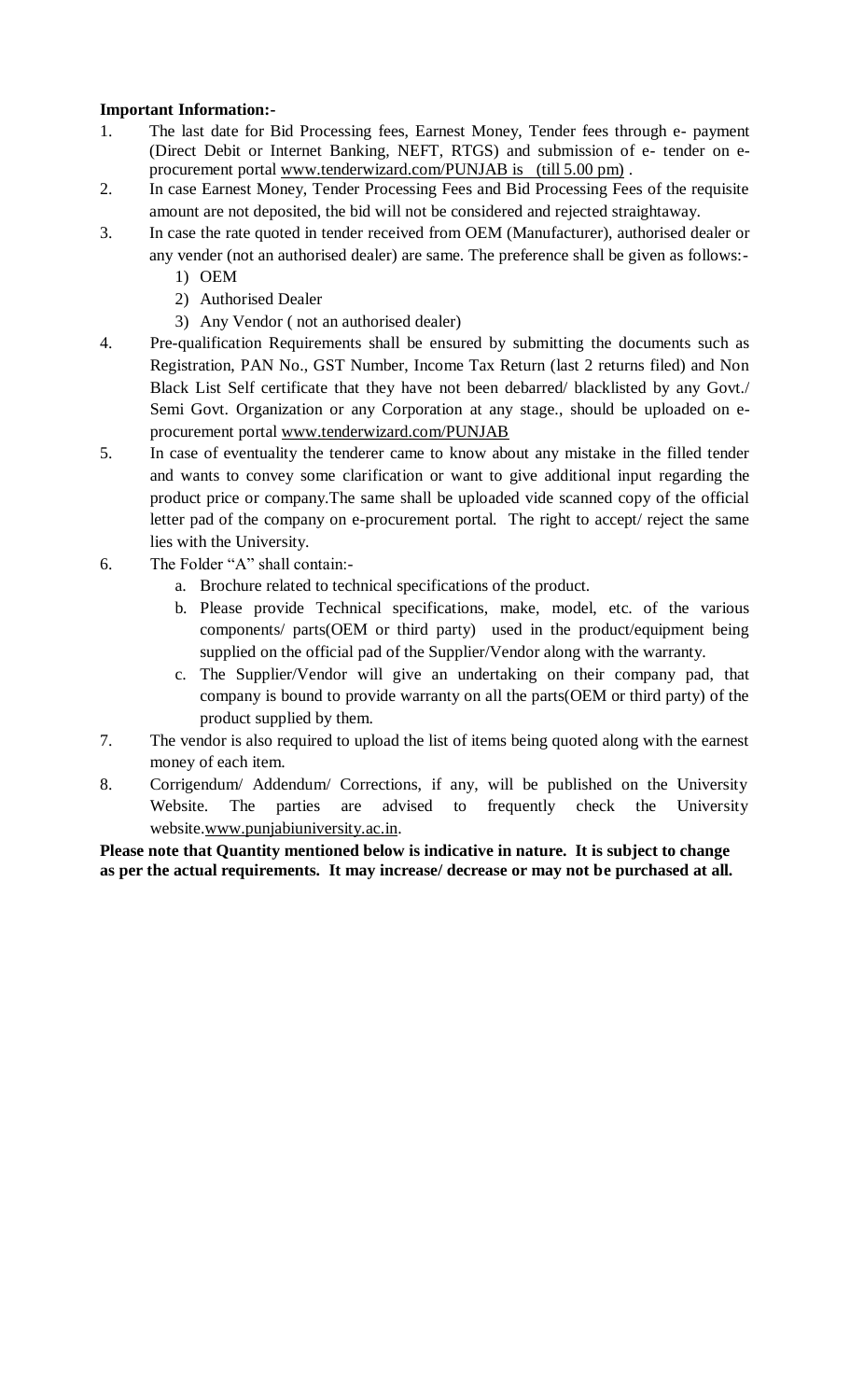| Sr. No. | Qty | Specifications                                                   | Earnest |
|---------|-----|------------------------------------------------------------------|---------|
|         |     |                                                                  | Money   |
|         |     |                                                                  | (Rs.)   |
|         | 78  | Purchase of Desktops, (Make-HP/Lenovo/Dell Commercial            |         |
|         |     | Segment Desktop-Intel Core i3, 8th Generation 8100 Full Power    |         |
|         |     | Processor, 8GB DDR4 RAM, 1TB HDD, On board VGA,                  |         |
|         |     | HDMI DP Ports 2, PCLe Slots, Internal Speaker, LAN   Rs. 70000/- |         |
|         |     | 10/100/1000, SFF 8.5L or better IPS Panel Screen 19.5 inch,      |         |
|         |     | Keyboard & Mouse Wired, Windows 10 Basic Preloaded               |         |
|         |     | upgradable under Campus agreement, 3 years onsite Warranty.      |         |

#### **Terms and Conditions: -**

- 1. Prices should be inclusive of all taxes and levies in INR on F.O.R. basis at Punjabi University Patiala.
- 2. Payment will be released on successful installation.
- 3. Order can be placed to different vendors for different Items.
- 4. All items, OEM or third party, to be supplied shall be amply supported with onsite warranty. All RMA, shall be in name of Punjabi University, Patiala.
- 5. Vendor shall be responsible for onsite deployment.
- 6. All costs related to the installation of the equipment (including all necessary materials, labour, etc.) will be the responsibility of the vendor.
- 7. If there is holiday on the opening day of the tender, the tender may be opened on the next working day at the same time and at the same place.
- 8. The Purchase Committee reserves the right to reject the tender without assigning any reason before/ after opening of the tenders and the Tenderers shall have no right or any claim what so ever for the same on this account.
- 9. The University reserves the right to increase/ decrease the quantity of items. The Suppliers/ Tenderers shall have no right or any claim what so ever for the same on this account.
- 10. The rate quoted by the Supplier/ Tenderer shall be inclusive of all the taxes i.e. GST or any other taxes levied by Central Govt. or State Government Authority or Local Bodies including their variations as notified by the Concerned Authority from time to time and of all the new taxes and levies that may be imposed. Firm will supply the material on quoted Rates which include F.O.R., Loading, Unloading, stacking and inclusive of all taxes. Nothing Extra shall be paid.
- 11. **Delivery Time: 30 Days (Maximum)**
- 12. Item wise earnest money has been depicted in the e-Tender Notice on the website www.punjabiuniversity.ac.in.
- 13. The Supplier/ Tenderer shall comply with the proper by- Laws and legal order of the local body or authority under the jurisdiction of which the supply is executed and pay all fees and charges for which Supplier/ Tenderer may be liable. Nothing extra shall be payable by the University on this account.
- 14. In case of failure of supply of material as per by Punjabi University, Patiala in corroboration with the information provided by the vendor in the Folder "A" the University reserve the right to reject the supply and can forfeit the earnest money deposited by the firm.
- 15. In case of any dispute, the decision of the Vice-chancellor, Punjabi University, Patiala shall be final and binding on both the parties. Dispute leading to litigation the jurisdiction will be Patiala (Punjab) only.
- **16.** ANY CORRIGENDUM RELATED TO THE ABOVE SAID PURCHASES WILL BE NOTIFIED ON THE UNIVERSITY WEBSITE. Please keep on referring to the website regularly for latest notifications. [http://tenders.punjabiuniversity.ac.in](http://tenders.punjabiuniversity.ac.in/)

**Head School of Management Studies Punjabi University, Patiala.**